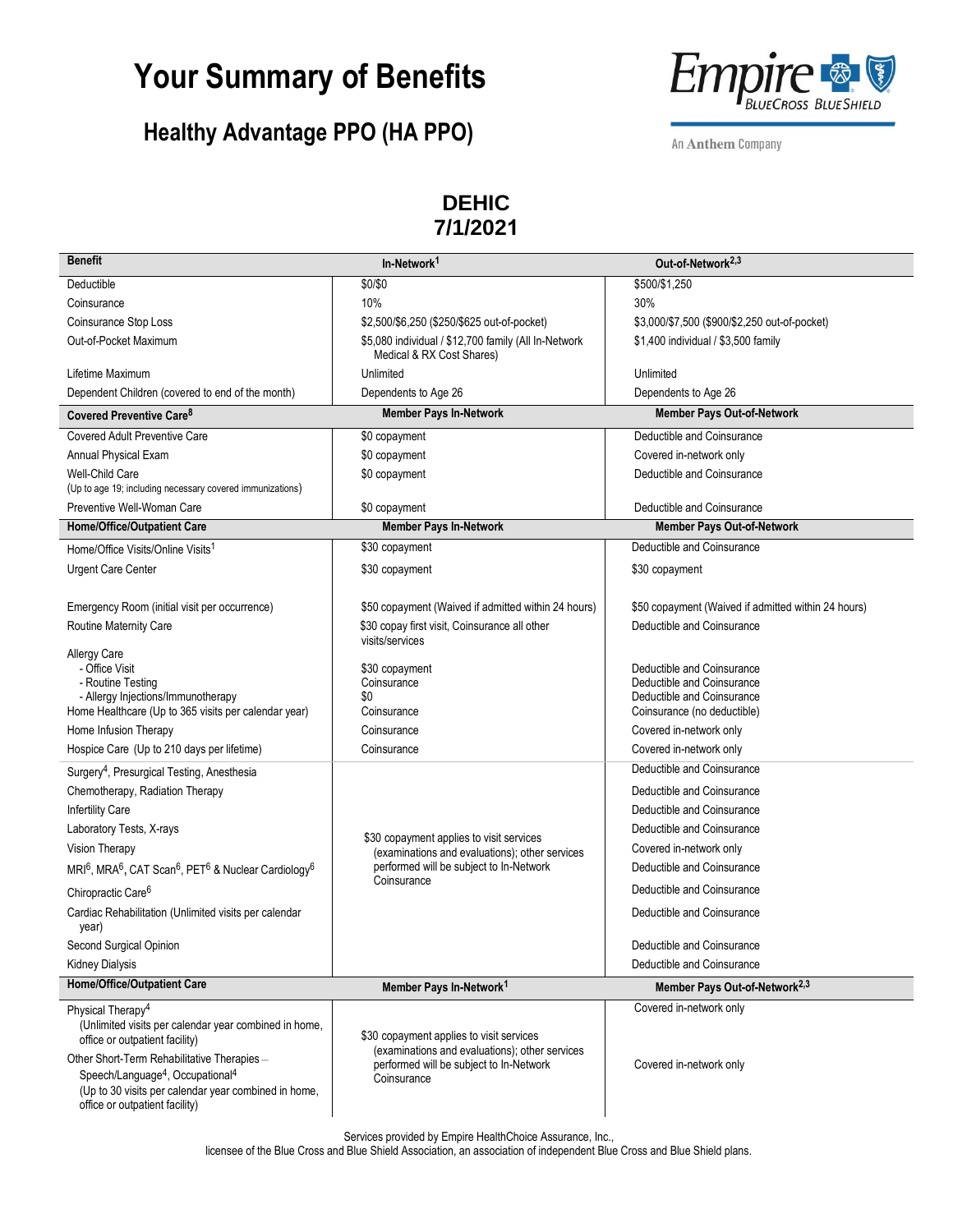# **Your Summary of Benefits**

### **Healthy Advantage PPO (HA PPO)**



An Anthem Company

| <b>Inpatient Care<sup>9</sup></b>                                                                             |                                                                                                                                                                                                                                                                                                                                                                                                                                                                                                                                                  |                                                                                                            |
|---------------------------------------------------------------------------------------------------------------|--------------------------------------------------------------------------------------------------------------------------------------------------------------------------------------------------------------------------------------------------------------------------------------------------------------------------------------------------------------------------------------------------------------------------------------------------------------------------------------------------------------------------------------------------|------------------------------------------------------------------------------------------------------------|
| Inpatient Hospital<br>(As many days as medically necessary; semiprivate room and<br>board)                    | Coinsurance                                                                                                                                                                                                                                                                                                                                                                                                                                                                                                                                      | Deductible and Coinsurance                                                                                 |
| Physical Therapy, Physical Medicine,<br>Or Rehabilitation (Unlimited inpatient days per calendar year)        | Coinsurance                                                                                                                                                                                                                                                                                                                                                                                                                                                                                                                                      | Deductible and Coinsurance                                                                                 |
| Surgery, Surgical Assistant, Anesthesia                                                                       | Coinsurance                                                                                                                                                                                                                                                                                                                                                                                                                                                                                                                                      | Deductible and Coinsurance                                                                                 |
| Skilled Nursing Facility (Up to 365 days per calendar year)                                                   | Coinsurance                                                                                                                                                                                                                                                                                                                                                                                                                                                                                                                                      | Covered in-network only                                                                                    |
| <b>Birthing Centers</b>                                                                                       | Coinsurance                                                                                                                                                                                                                                                                                                                                                                                                                                                                                                                                      | Covered in-network only                                                                                    |
| <b>Mental Health</b>                                                                                          |                                                                                                                                                                                                                                                                                                                                                                                                                                                                                                                                                  |                                                                                                            |
| Outpatient Visits in Office                                                                                   | \$30 copay will apply to visit services (examinations<br>and evaluations) in an office;; other services<br>performed will be subject to In- Network<br>coinsurance                                                                                                                                                                                                                                                                                                                                                                               | Deductible and Coinsurance                                                                                 |
| Outpatient Visits in Facility                                                                                 | Coinsurance <sup>7</sup>                                                                                                                                                                                                                                                                                                                                                                                                                                                                                                                         | Deductible and Coinsurance                                                                                 |
| Inpatient Care <sup>7,9</sup> (As many days as medically necessary; semiprivate<br>room and board)            | Coinsurance                                                                                                                                                                                                                                                                                                                                                                                                                                                                                                                                      | Deductible and Coinsurance                                                                                 |
| Alcohol/Substance Abuse                                                                                       |                                                                                                                                                                                                                                                                                                                                                                                                                                                                                                                                                  |                                                                                                            |
| Outpatient Visits in Office                                                                                   | \$30 copay will apply to visit services (examinations<br>and evaluations) in an office;; other services<br>performed will be subject to In- Network<br>coinsurance                                                                                                                                                                                                                                                                                                                                                                               | Deductible and Coinsurance                                                                                 |
| Outpatient Visits in Facility                                                                                 | Coinsurance <sup>7</sup>                                                                                                                                                                                                                                                                                                                                                                                                                                                                                                                         | Deductible and Coinsurance                                                                                 |
| Inpatient Detoxification <sup>7,9</sup> (As many days as medically necessary;<br>semiprivate room and board)  | Coinsurance                                                                                                                                                                                                                                                                                                                                                                                                                                                                                                                                      | Deductible and Coinsurance                                                                                 |
| Inpatient Rehabilitation <sup>7,9</sup>                                                                       | Coinsurance                                                                                                                                                                                                                                                                                                                                                                                                                                                                                                                                      | Deductible and Coinsurance                                                                                 |
| Other                                                                                                         |                                                                                                                                                                                                                                                                                                                                                                                                                                                                                                                                                  |                                                                                                            |
| <b>Medical Supplies</b>                                                                                       | Coinsurance                                                                                                                                                                                                                                                                                                                                                                                                                                                                                                                                      | Difference between the allowed amount and the<br>total charge (deductible and coinsurance do not<br>apply) |
| Durable Medical Equipment <sup>5</sup>                                                                        | Coinsurance                                                                                                                                                                                                                                                                                                                                                                                                                                                                                                                                      | Covered in-network only                                                                                    |
| Prosthetics & Orthotics <sup>5</sup>                                                                          | Coinsurance                                                                                                                                                                                                                                                                                                                                                                                                                                                                                                                                      | Covered in-network only                                                                                    |
| Ambulance (Land/Air ambulance)                                                                                | Coinsurance                                                                                                                                                                                                                                                                                                                                                                                                                                                                                                                                      | In-network benefits apply                                                                                  |
| Prescription Drugs <sup>10</sup><br>Retail Program - One copayment required for up to a 30-day<br>supply      | \$50 Deductible per person per calendar year<br>Deductible does not apply to Tier 1 Generic drugs<br>Tier 1/Tier 2/Tier 3<br>\$10/\$20/\$40 copayment<br>Includes Contraceptives (Retail & Mail-Order)                                                                                                                                                                                                                                                                                                                                           | Covered in-network only                                                                                    |
| Mail-Order Program <sup>11</sup> – Only two copayments required for a 90-day<br>supply                        | \$0 Deductible<br>The Mail-Order Program has the same copayments as the Retail Program listed above.                                                                                                                                                                                                                                                                                                                                                                                                                                             |                                                                                                            |
| <b>Mandatory Mail Order</b>                                                                                   | If you are taking a Maintenance Medication, you are required to use the mail order service through<br>our Pharmacy Benefits Manager. For new Maintenance Medication prescriptions, you may get the<br>first 30 day supply and up to one additional 30 day refill of the Maintenance Medication at your<br>local Retail Pharmacy. After that, you will have to fill your prescription through the mail order<br>supplier, CVS, or a designated participating pharmacy for maintenance drugs in order to get the In-<br>Network level of benefits. |                                                                                                            |
| <b>Routine Vision Care</b><br>- Please see separate Blue View Vision benefit summary for<br>additional detail | \$5 copay for 1 exam every 12 months<br>\$10 eyeglass lense copay<br>\$115 allowance then 20% off remaining balance<br>for frames<br>\$75 allowance then 15 % off remaining balance for<br>conventional contacts                                                                                                                                                                                                                                                                                                                                 | \$30 exam allowance<br>\$64 frame allowance<br>\$25-\$45 eyeglass lense allowance                          |

Services provided by Empire HealthChoice Assurance, Inc.,

licensee of the Blue Cross and Blue Shield Association, an association of independent Blue Cross and Blue Shield plans.